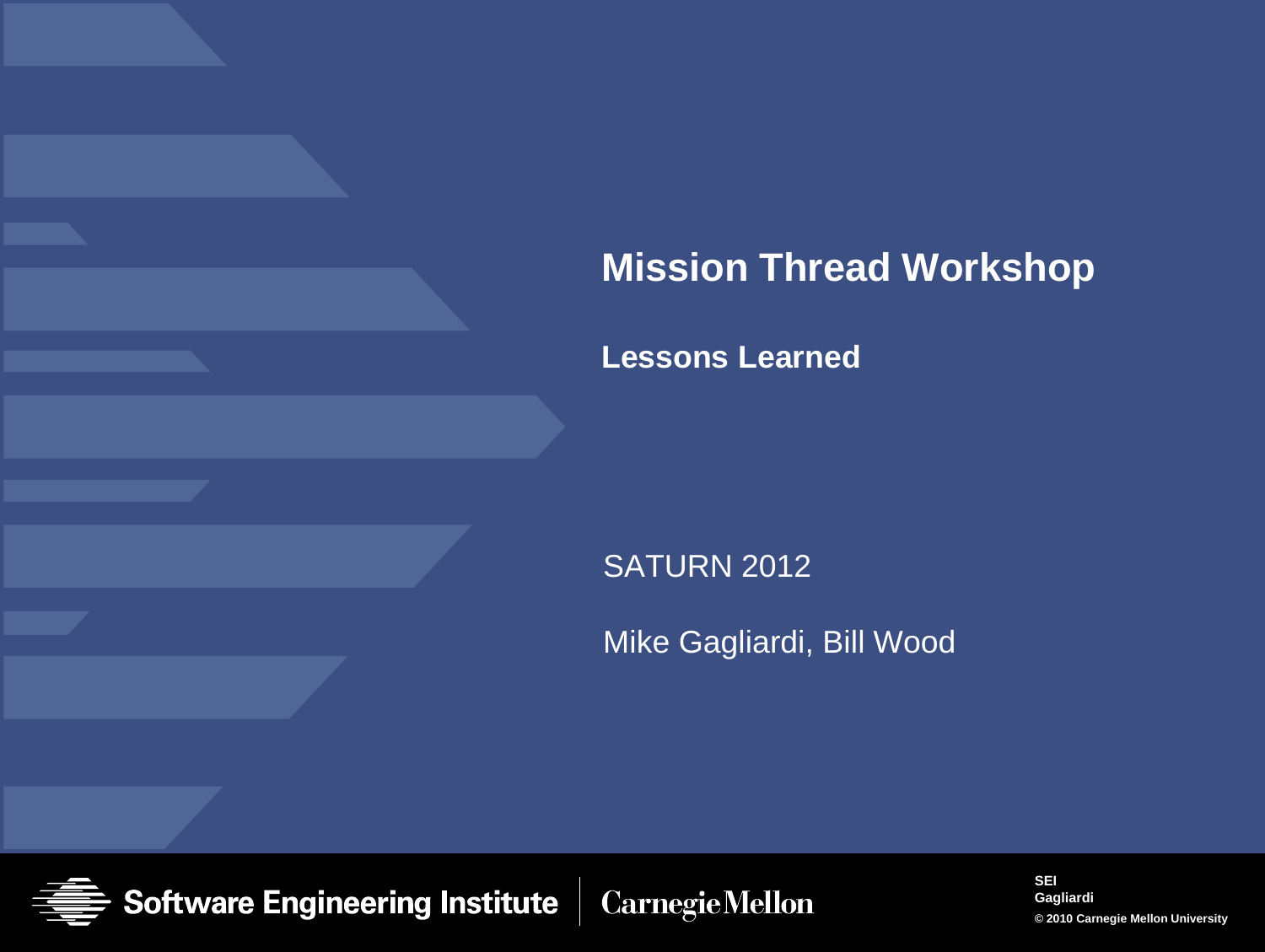#### **Copyright 2012 Carnegie Mellon University**

This material is based upon work funded and supported by the Department of Defense under Contract No. FA8721-05-C-0003 with Carnegie Mellon University for the operation of the Software Engineering Institute, a federally funded research and development center.

#### **NO WARRANTY**

THIS CARNEGIE MELLON UNIVERSITY AND SOFTWARE ENGINEERING INSTITUTE MATERIAL IS FURNISHED ON AN "AS-IS" BASIS. CARNEGIE MELLON UNIVERSITY MAKES NO WARRANTIES OF ANY KIND, EITHER EXPRESSED OR IMPLIED, AS TO ANY MATTER INCLUDING, BUT NOT LIMITED TO, WARRANTY OF FITNESS FOR PURPOSE OR MERCHANTABILITY, EXCLUSIVITY, OR RESULTS OBTAINED FROM USE OF THE MATERIAL. CARNEGIE MELLON UNIVERSITY DOES NOT MAKE ANY WARRANTY OF ANY KIND WITH RESPECT TO FREEDOM FROM PATENT, TRADEMARK, OR COPYRIGHT INFRINGEMENT.

This material has been approved for public release and unlimited distribution except as restricted below.

The Government of the United States has a royalty-free government-purpose license to use, duplicate, or disclose the work, in whole or in part and in any manner, and to have or permit others to do so, for government purposes pursuant to the copyright license under the clause at 252.227-7013 and 252.227-7013 Alternate I.

Internal use:\* Permission to reproduce this material and to prepare derivative works from this material for internal use is granted, provided the copyright and "No Warranty" statements are included with all reproductions and derivative works.

External use:\* This material may be reproduced in its entirety, without modification, and freely distributed in written or electronic form without requesting formal permission. Permission is required for any other external and/or commercial use. Requests for permission should be directed to the Software Engineering Institute at [permission@sei.cmu.edu](mailto:permission@sei.cmu.edu).

\* These restrictions do not apply to U.S. government entities.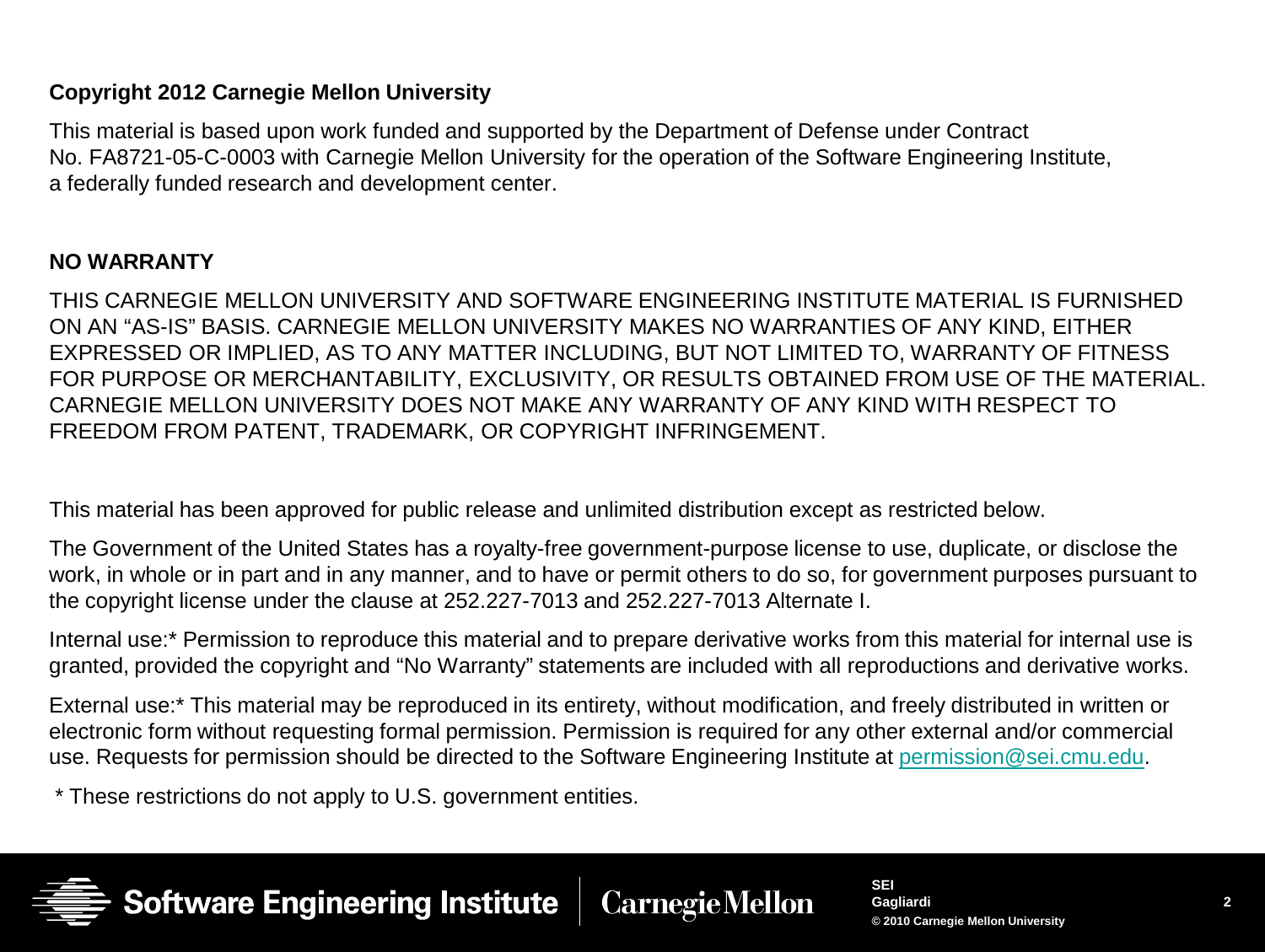## **Outline**

Overview of MTW

**Background** 

Lessons Learned

Challenge Themes

Next Steps and Conclusion



**SEI Gagliardi © 2010 Carnegie Mellon University**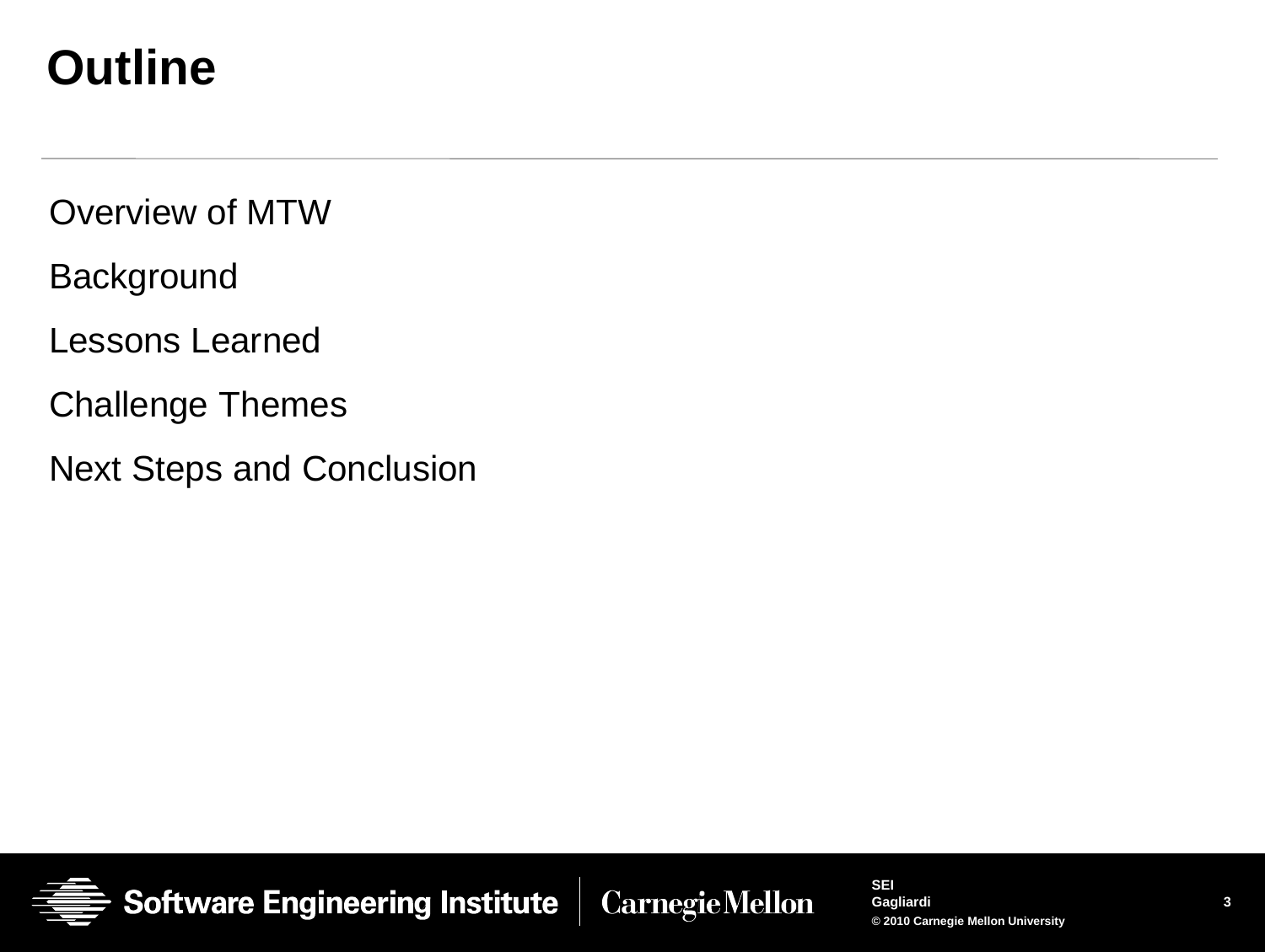## **Mission Thread Workshop - Goal**

Build and Augment a set of end-to-end System of Systems (SoS) mission threads with quality attribute and engineering considerations with the stakeholders

Capture at each step of the mission thread

- the engineering considerations from diverse stakeholders
- the quality attribute concerns associated with the mission thread
- the applicable use cases for the constituent systems

Develop technical challenges associated with the threads, and to aggregate the challenges over a number of MTWs

Outputs will drive SoS and System/Software Architecture Decisions.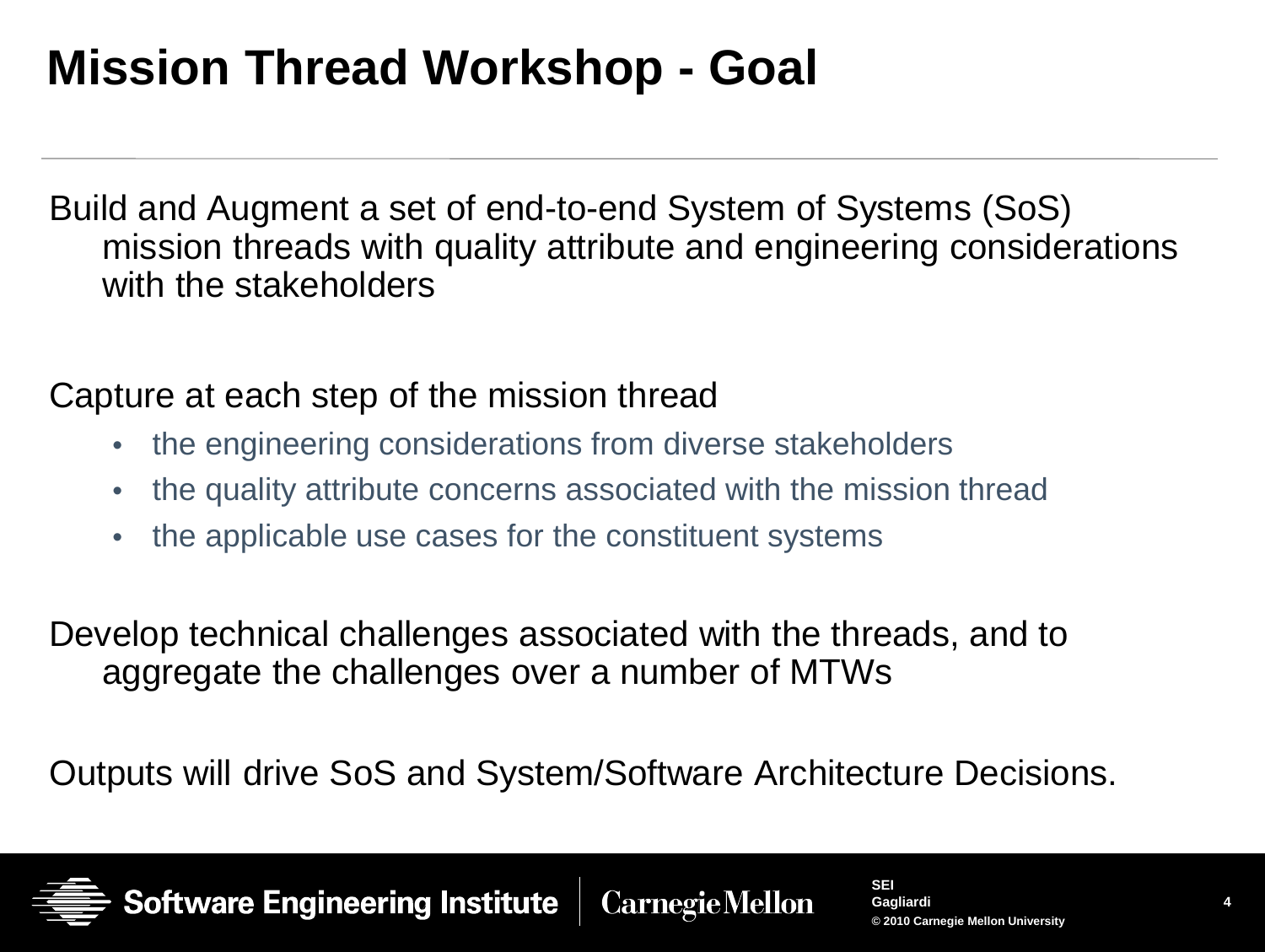### Air and Missile Defense (AMD) OV-1 Example

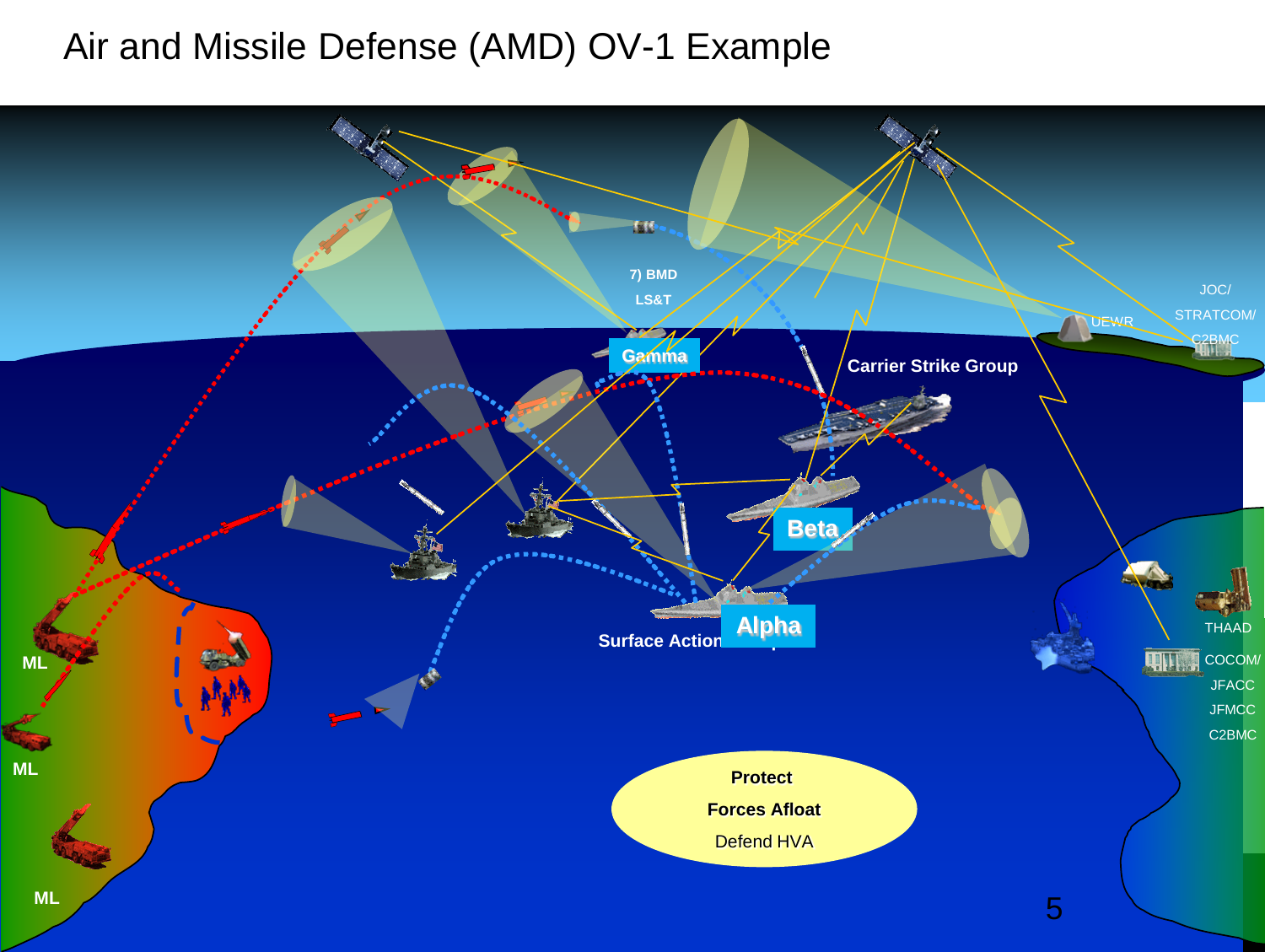# **Mission Thread (Template)**



**Gagliardi © 2010 Carnegie Mellon University**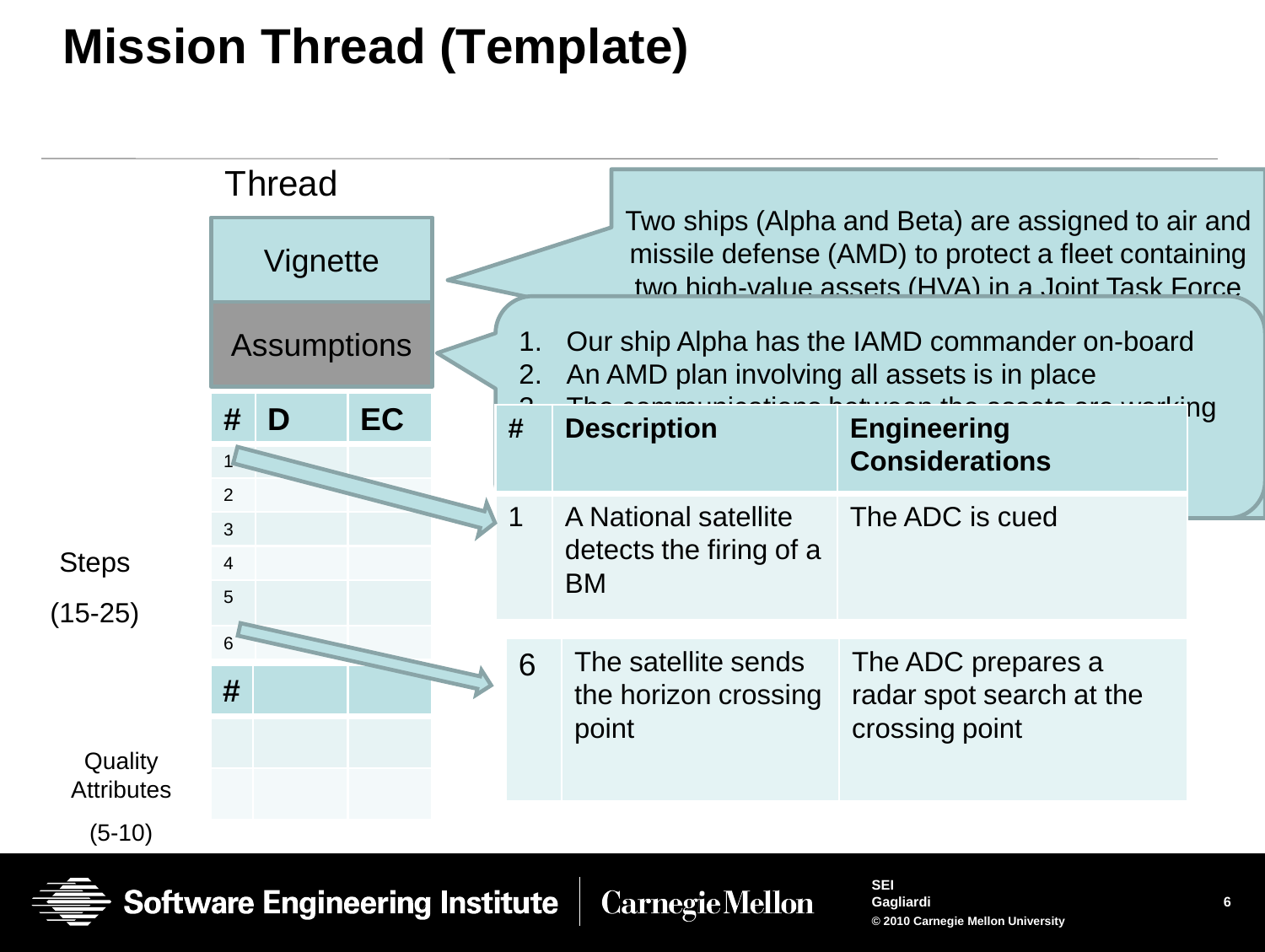# **Mission Thread (details)**



Software Engineering Institute **CarnegieMellon**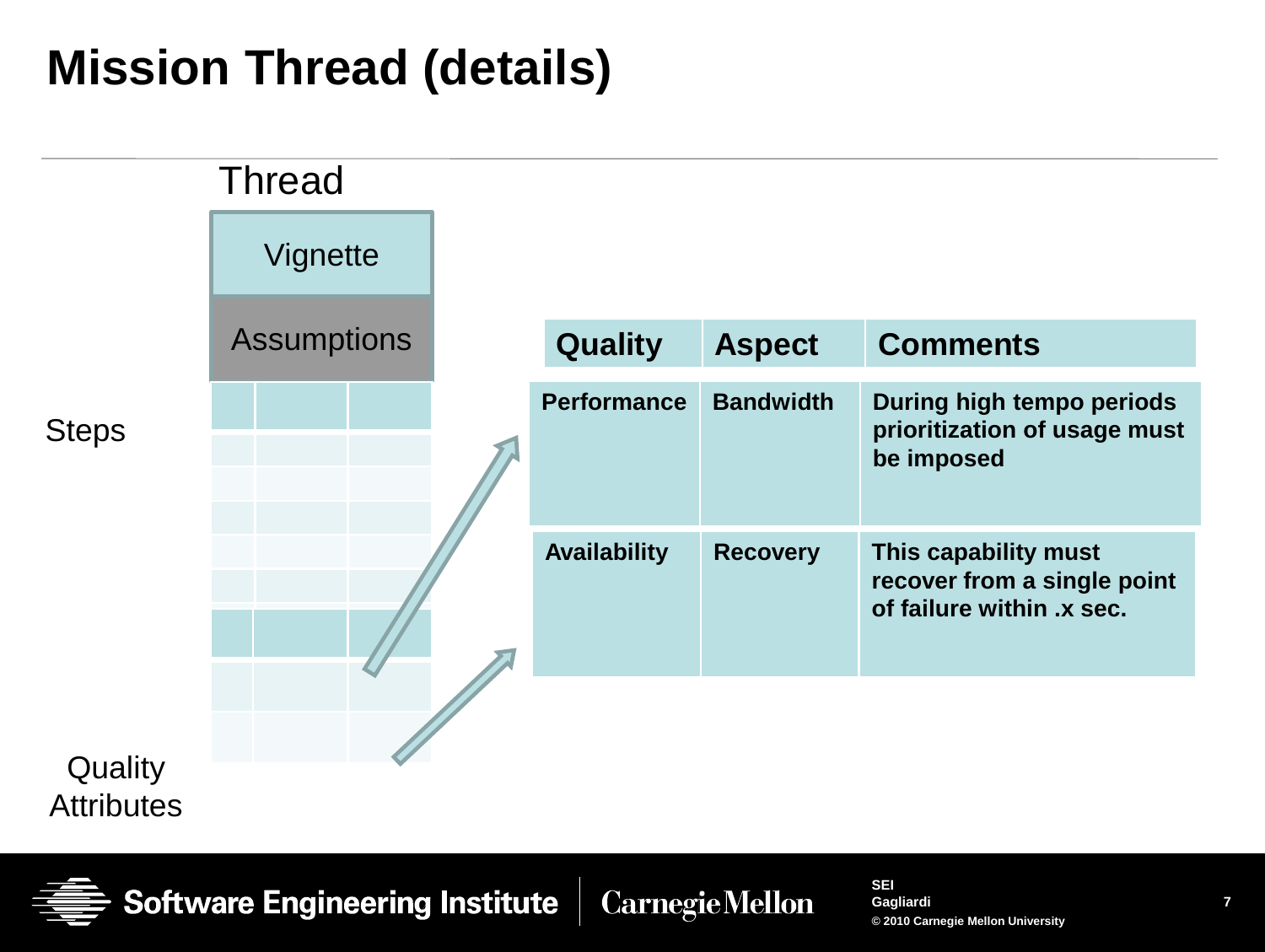### **Use Case Pointer**



**Software Engineering Institute CarnegieMellon**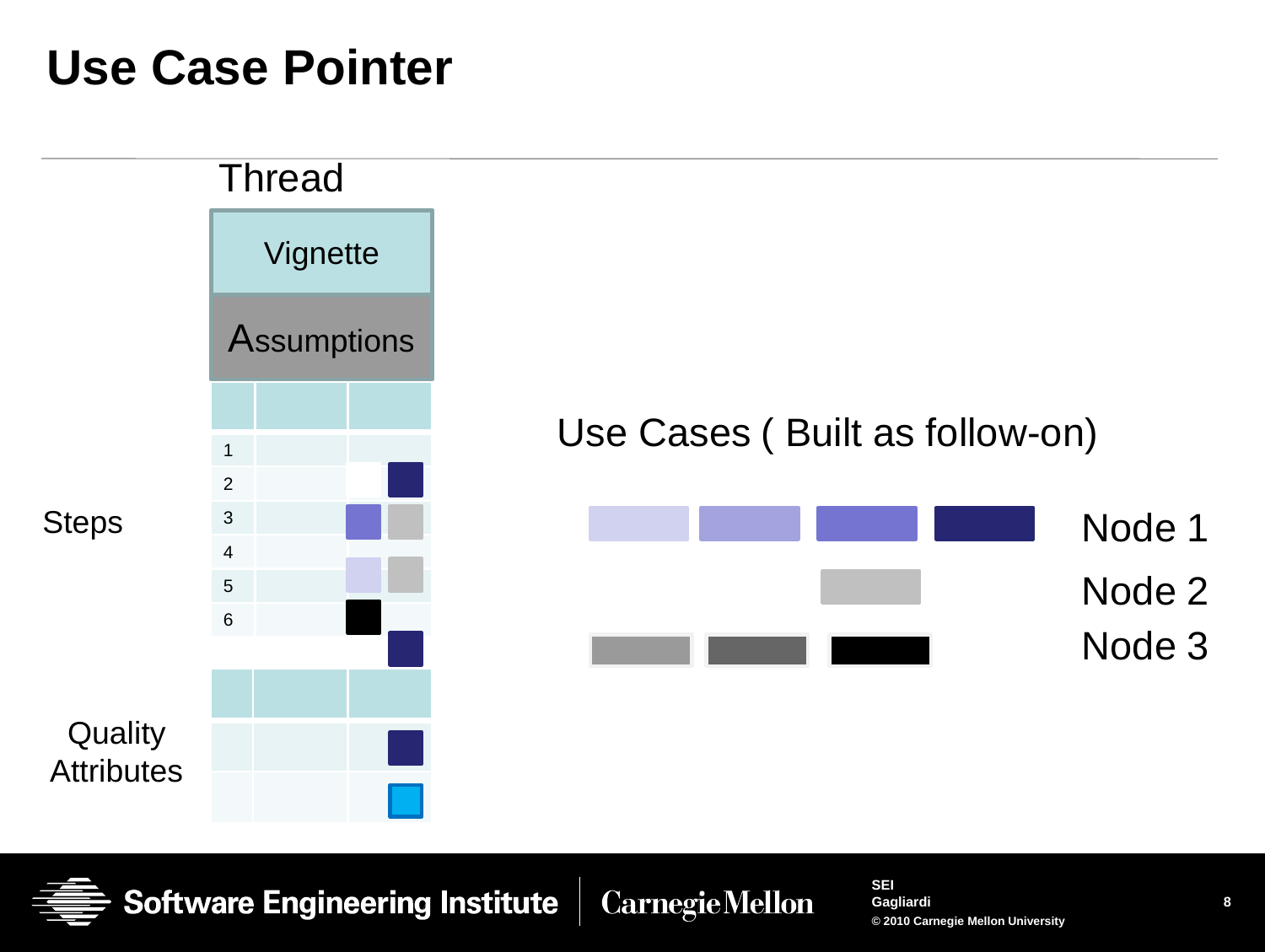### **Process**

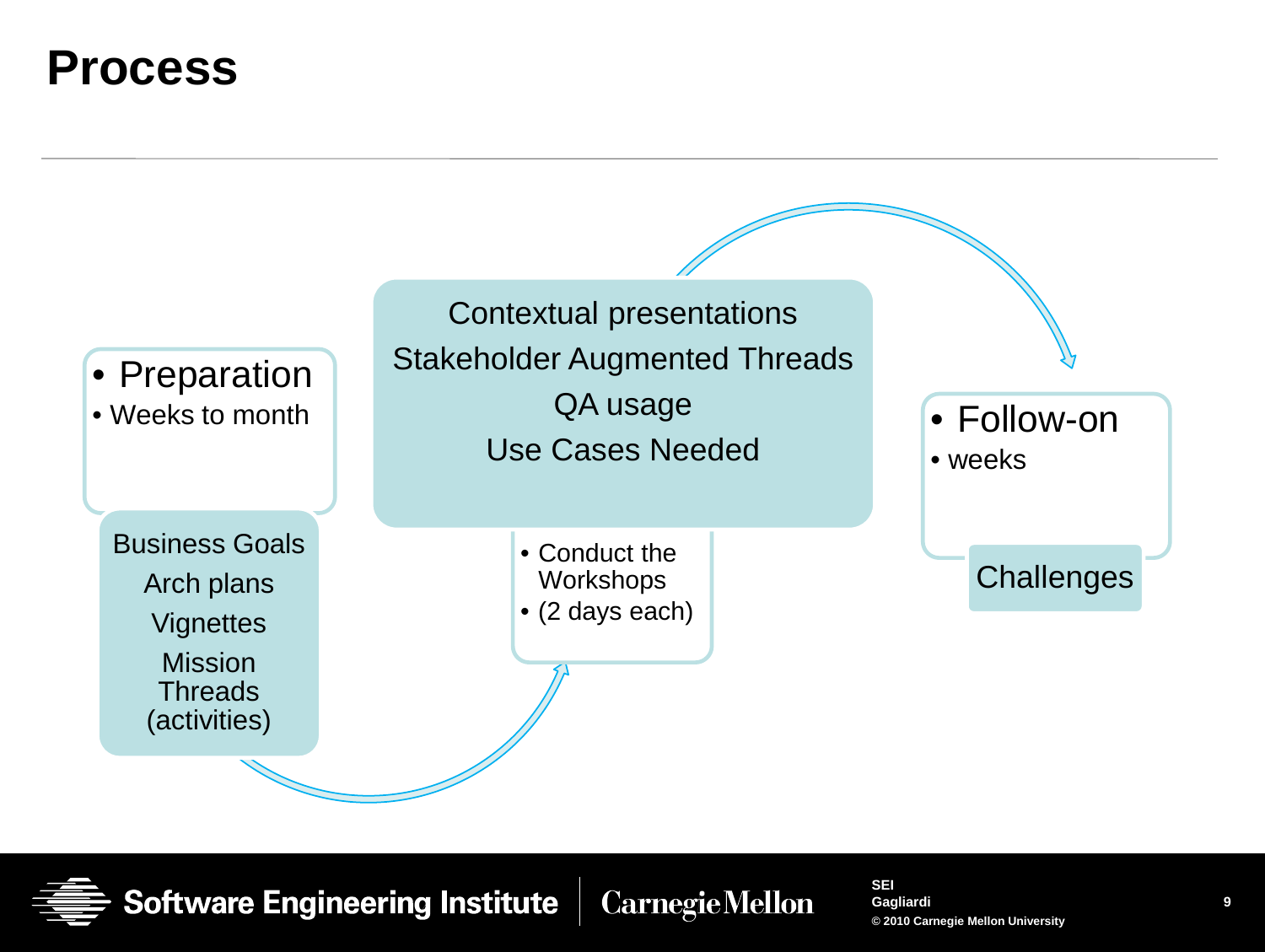### **Numbers to Date**

| <b>Client</b> | <b>Description</b>                     | $#$ MTWs       | # Vignettes             | # Mission<br><b>Threads</b> | # of<br>stakeholders |
|---------------|----------------------------------------|----------------|-------------------------|-----------------------------|----------------------|
| $\mathbf{A}$  | <b>IRAD New</b><br>platform/capability | $\mathbf{1}$   | $\mathbf{1}$            | $\overline{2}$              | 8                    |
| B             | <b>New Naval Ship</b>                  | 13             | 17                      | 37                          | >200                 |
| $\mathbf C$   | <b>Battle Command</b>                  | 6              | 3                       | $\overline{\mathbf{4}}$     | $>100$               |
| D             | <b>Maritime Detection</b>              | $\overline{2}$ | $\overline{\mathbf{4}}$ | $\overline{\mathbf{4}}$     | 30                   |
| E             | <b>NSF</b>                             | 1              | 3                       | $\overline{\mathbf{3}}$     | 15                   |
| $\mathbf{F}$  | <b>Air Force Program</b>               | $\mathbf{1}$   | 1                       | 1                           | <b>10</b>            |
| G             | <b>DHS</b>                             | 1              | $\overline{2}$          | $\overline{2}$              | 12                   |



Software Engineering Institute **Carnegie Mellon**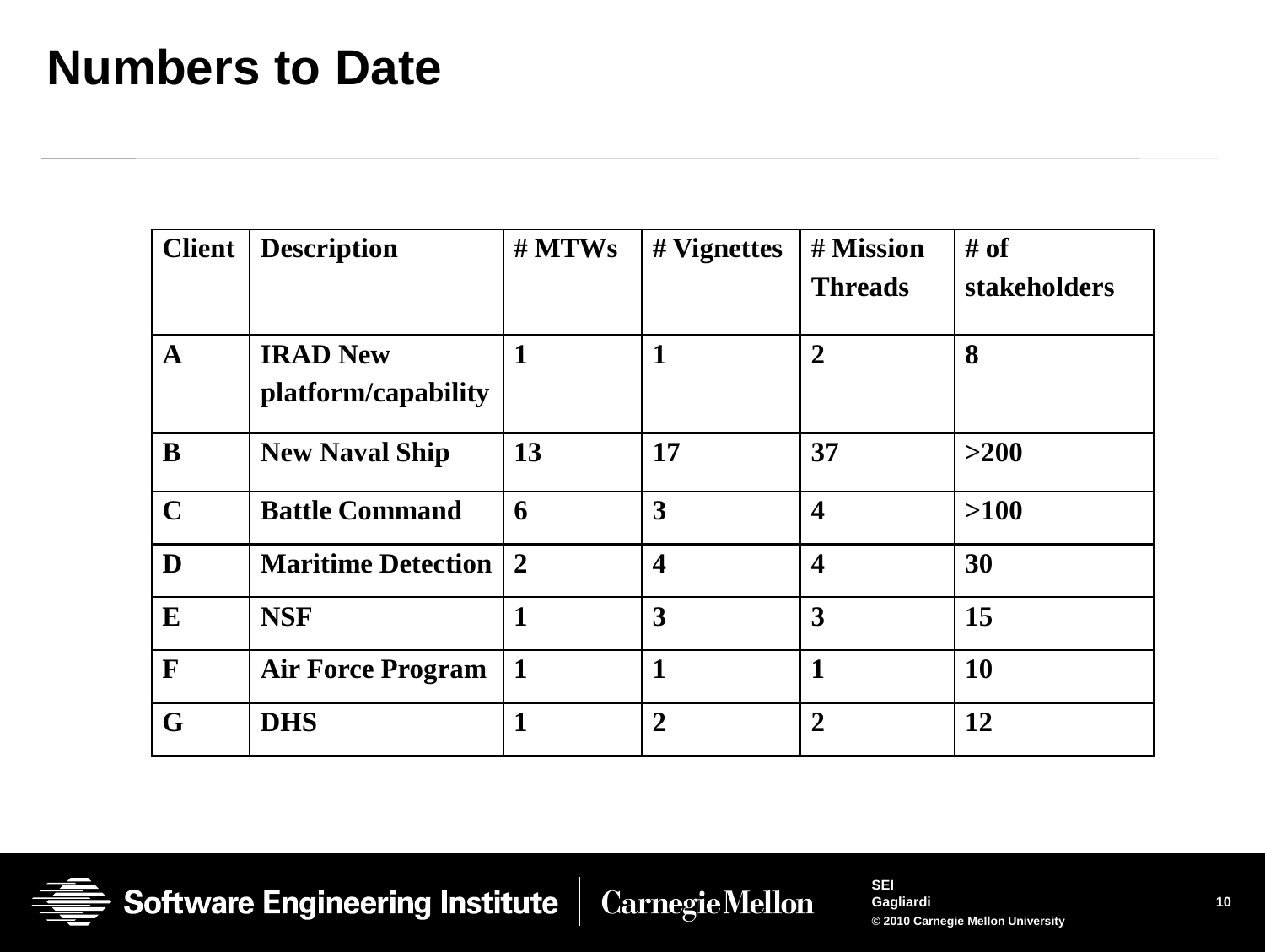### **Lessons Learned**

#### MTW Phases

- Preparation
- Execution
- Follow On

SoS Challenges



**CarnegieMellon**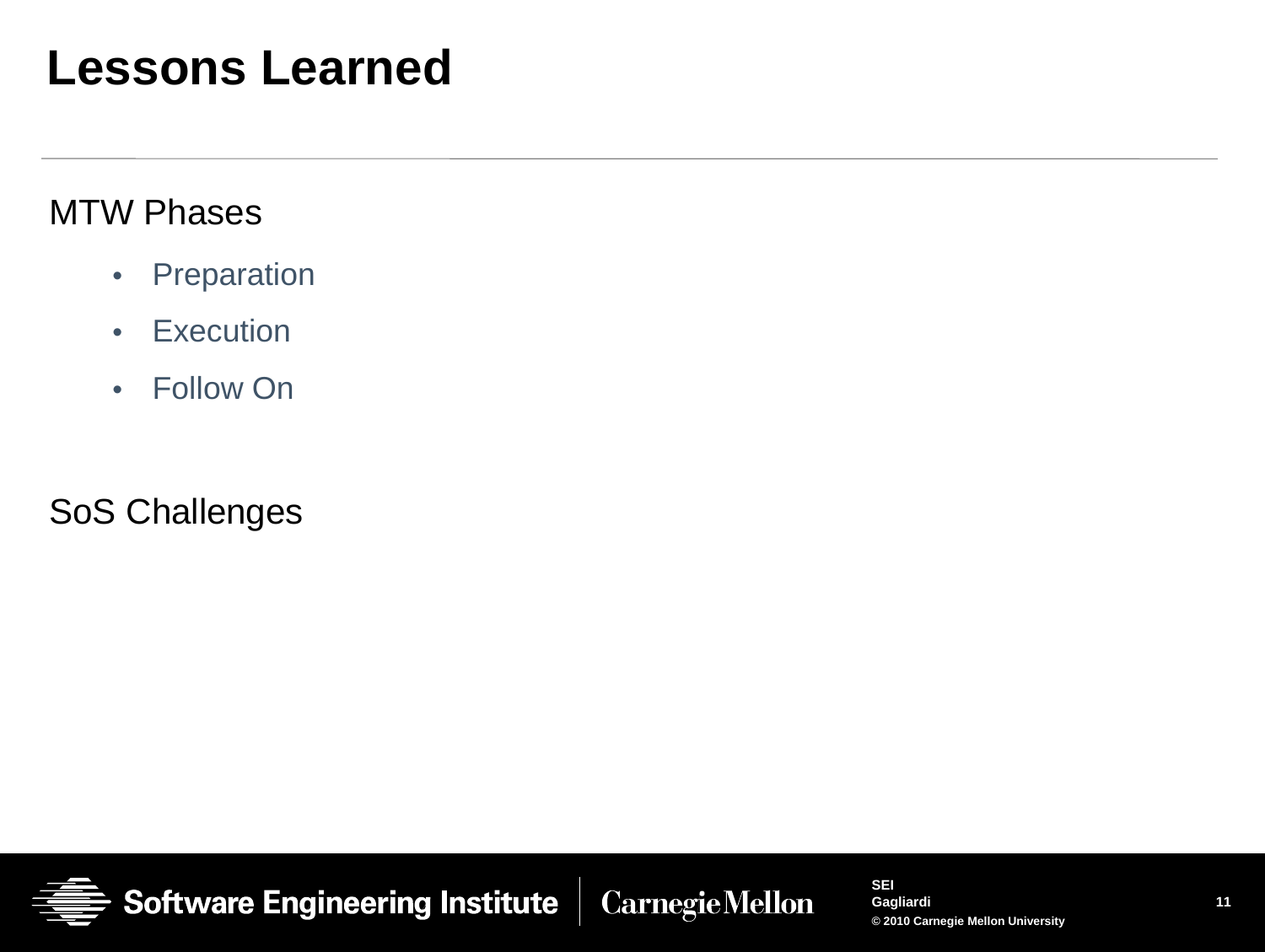# **Preparation Activities**

- Scope the series of MTWs to satisfy operational coverage needs
- Develop OV-1 diagrams and vignettes for the operational capabilities
- Develop step-by-step description of activities (threads) in response to a set of stimuli for the vignettes
- Develop a set of architectural quality attributes for the vignettes
- Determine the stakeholders to attend each MTW
- Identify the planned use of legacy systems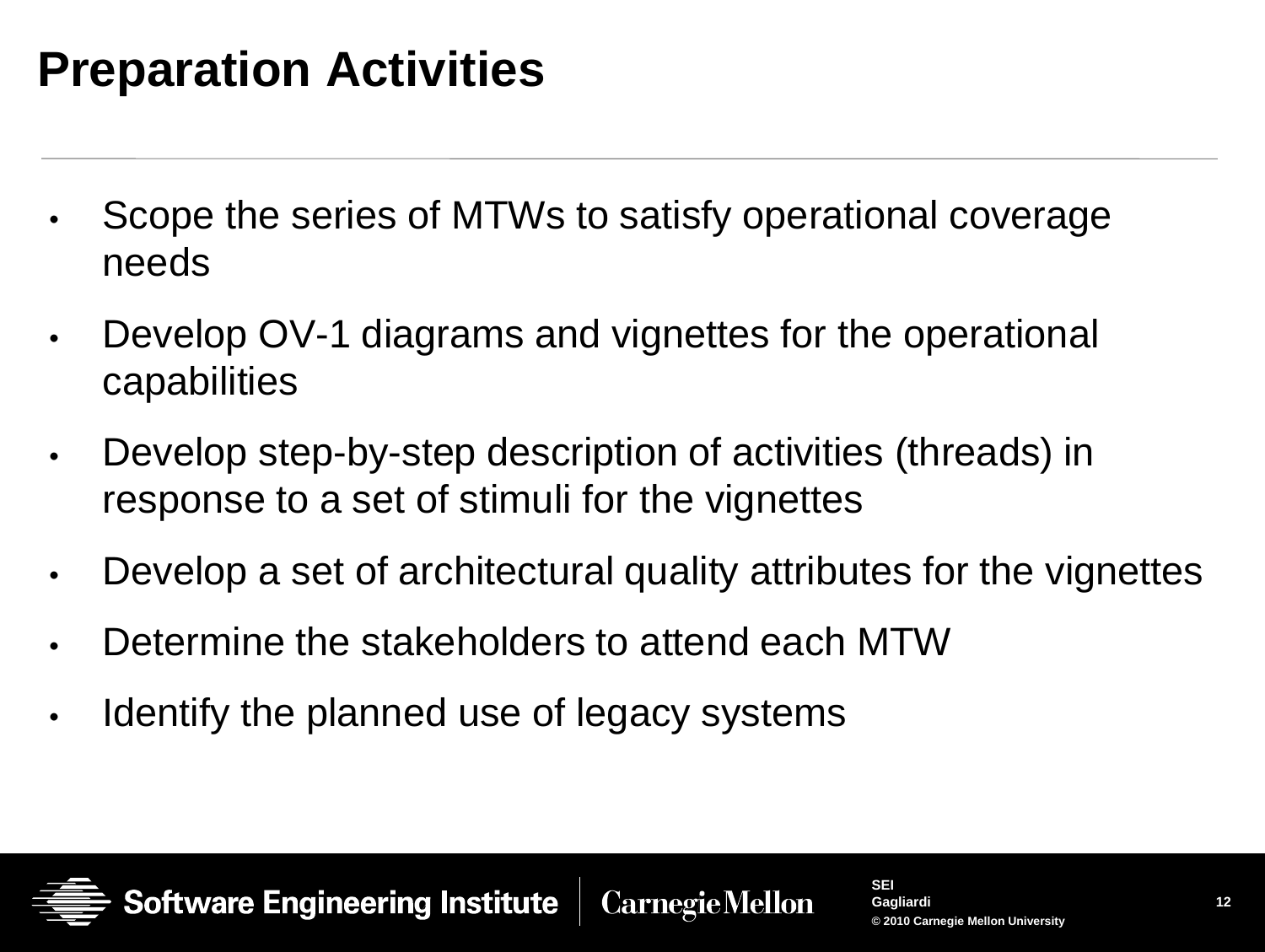# **Preparation Lessons Learned**

- OV-1 (or a user story) is crucial
	- AoA and User Story documents are a good source
	- MTWs served to normalize the different OV-1's capabilities
- Assumptions are a key part of the template
- Focus is on SoS capabilities, activities, and QAs
	- Software is critical, but implicit
- Initial coaching and oversight needed to build the threads
	- Leads for later workshops attended earlier workshops and developed VERY good vignettes/threads
	- Threads should be well vetted prior to workshop
- 15 to 30 steps are typical for each mission thread
- Operational thread often needs associated planning thread
- Time period of a thread can be from minutes to days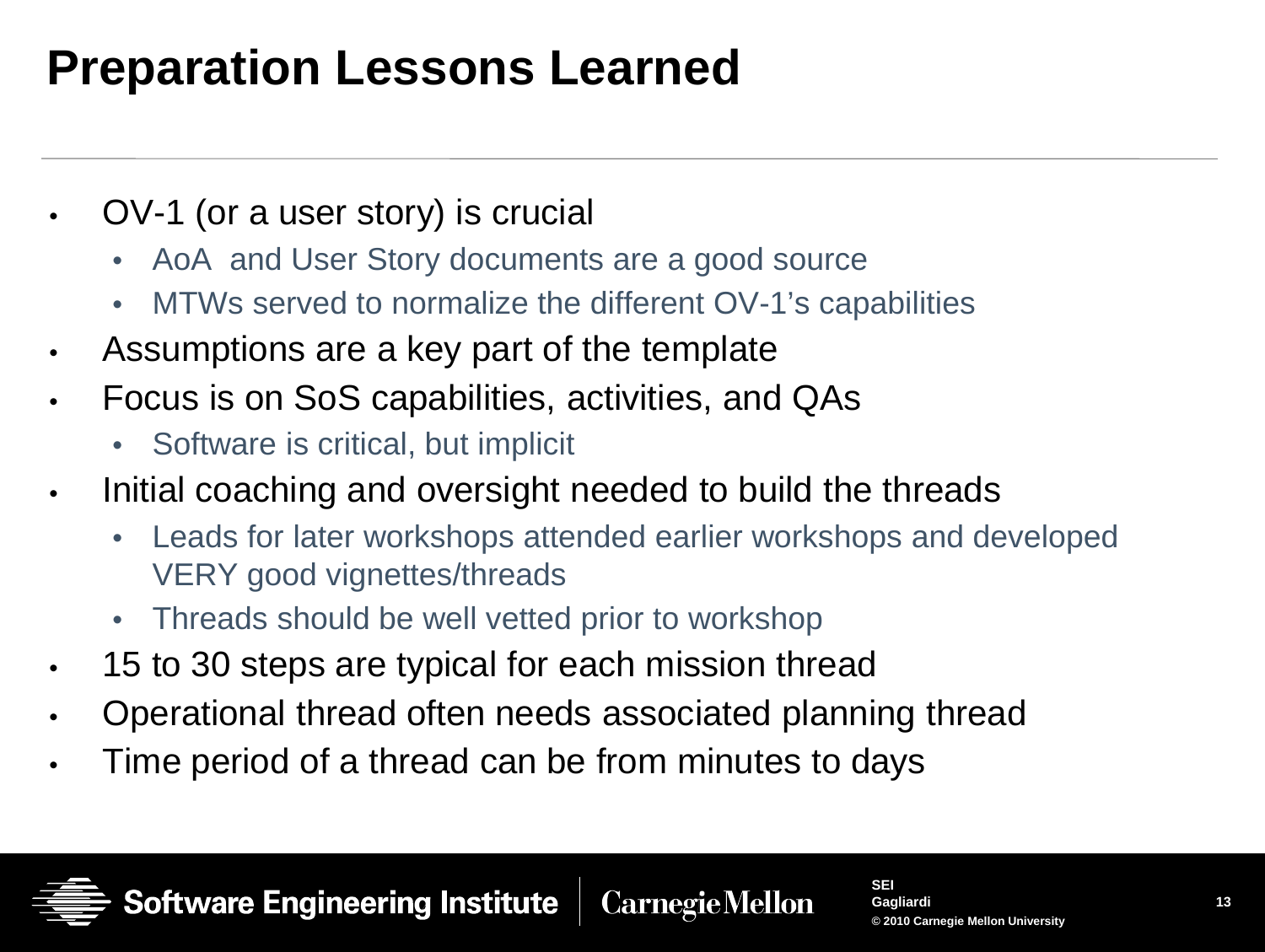# **Conducting Workshop**

### **Activities**

- Briefings on the operational challenges and the workshop intent and description
- Augment the thread template for engineering considerations / QAs / Use Cases with each step
- Augment the QA template adding over-arching considerations

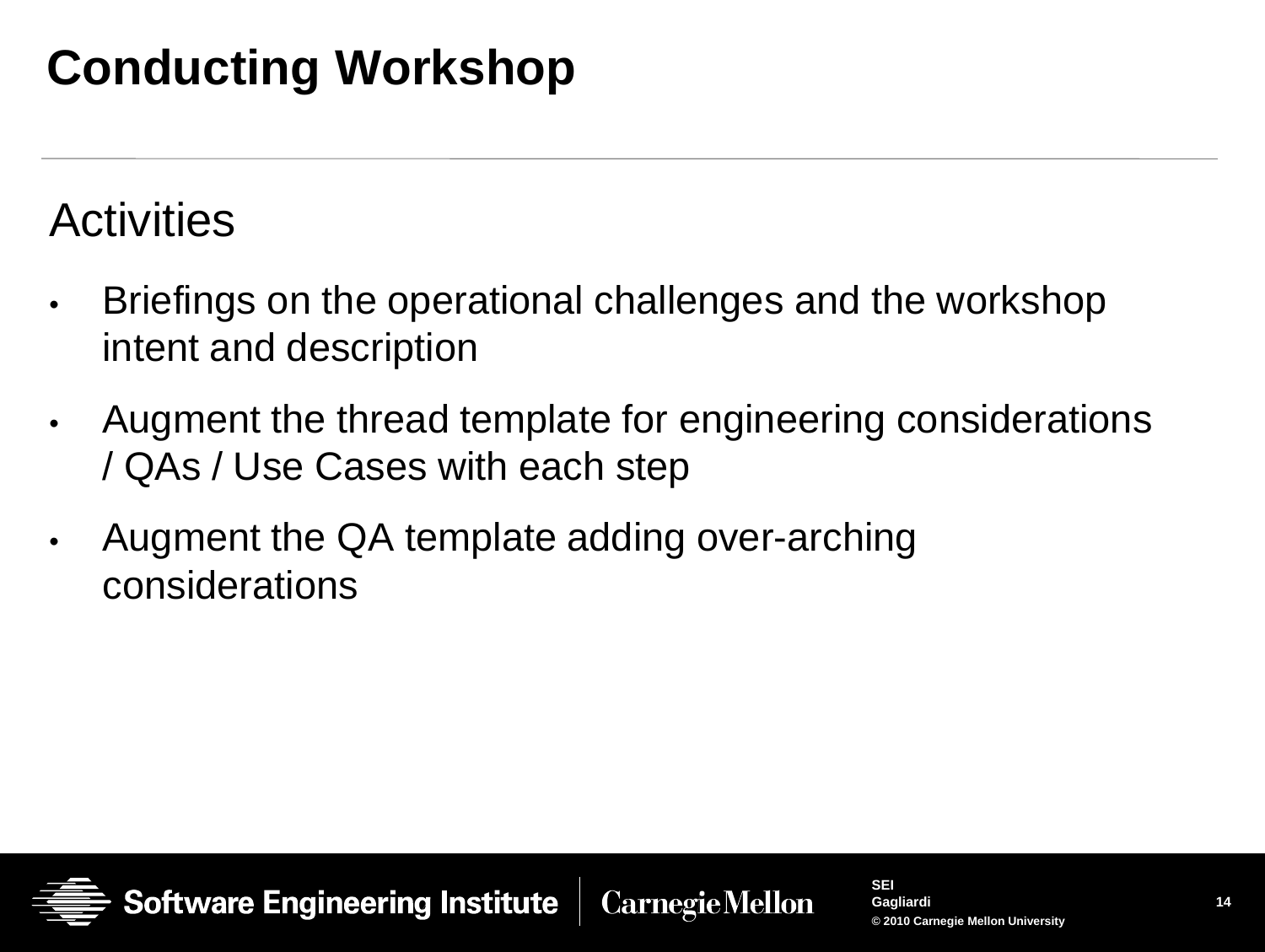# **Conducting Workshop – Lessons Learned**

If there was no planning thread, planning assumptions and perhaps a step 1 or a new thread will have to be added

Don't mix operational, developmental and sustainment threads

First thread takes 3 to 4 hours, following threads take less time

Only a few added steps were needed typically (for a well vetted thread)

Some poorly vetted threads required more changes to the steps

Listen to the *warfighters*, engineers can get the thread wrong

Work initially with a small group then work to get confidence (pilot)

Strong third party facilitation allowed operational principles to discuss rather than defend

Diverse operational experiences eliminate stovepipe mentality

Dialogue between stakeholders was illuminating to all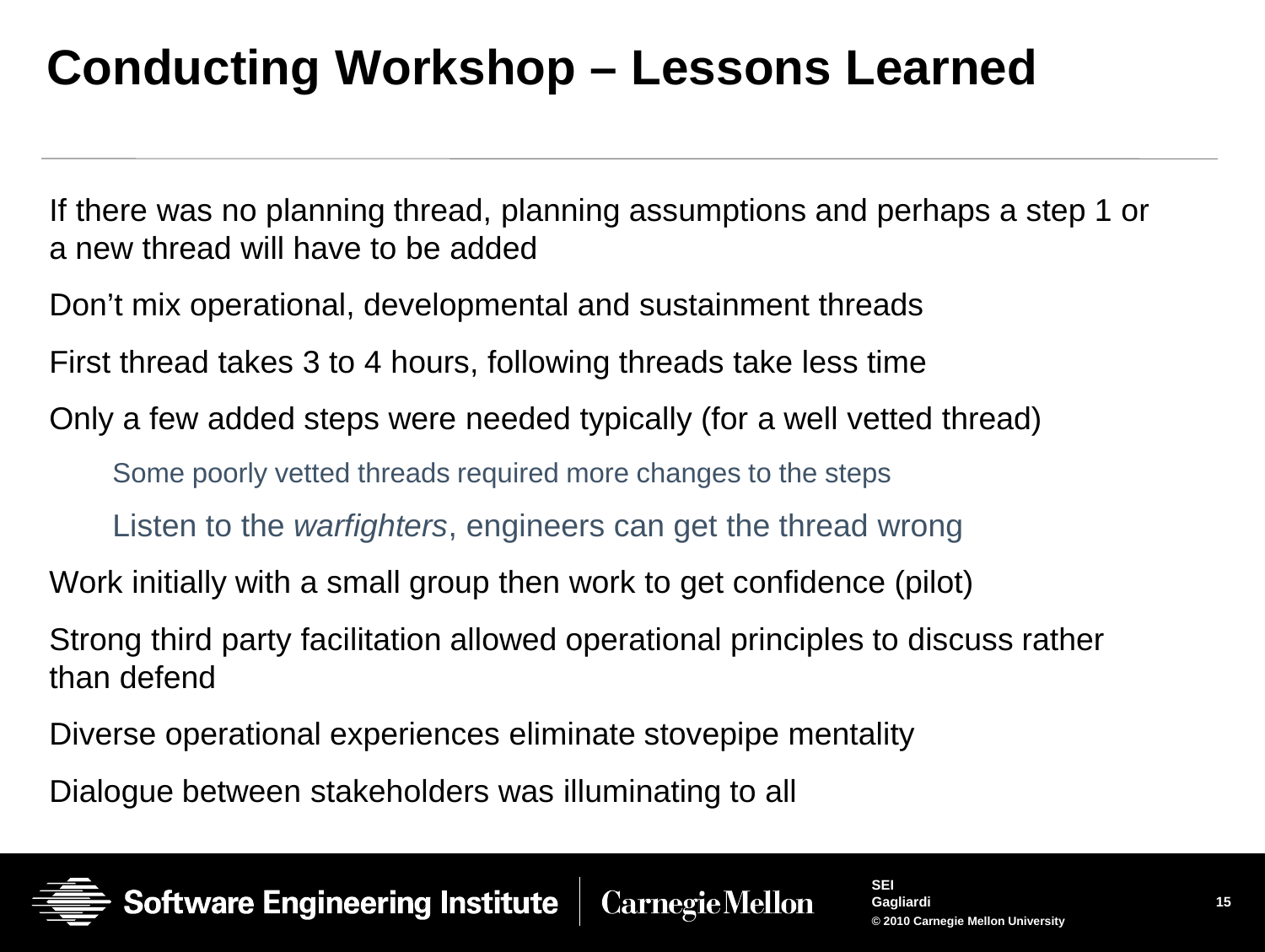## **Follow-on Activities**

#### Facilitation team

- Form a table of challenges (5 to 7) with pointers to MTW steps/QA/assumptions
- Build a briefing, one page per challenge

Software Engineering Institute

- Description, evidence, impact and recommendations
- Keep the pointers and put the major points in the Notes Page
- Vet and update each challenge with the clients and the leads

#### Lessons Learned:

• As many capability / engineering gaps and challenges as architectural

**CarnegieMellon** 

- Clients corrected domain specific misunderstandings
- Avoid rolling up too much, it can become meaningless
- Need actionable recommendations for challenges.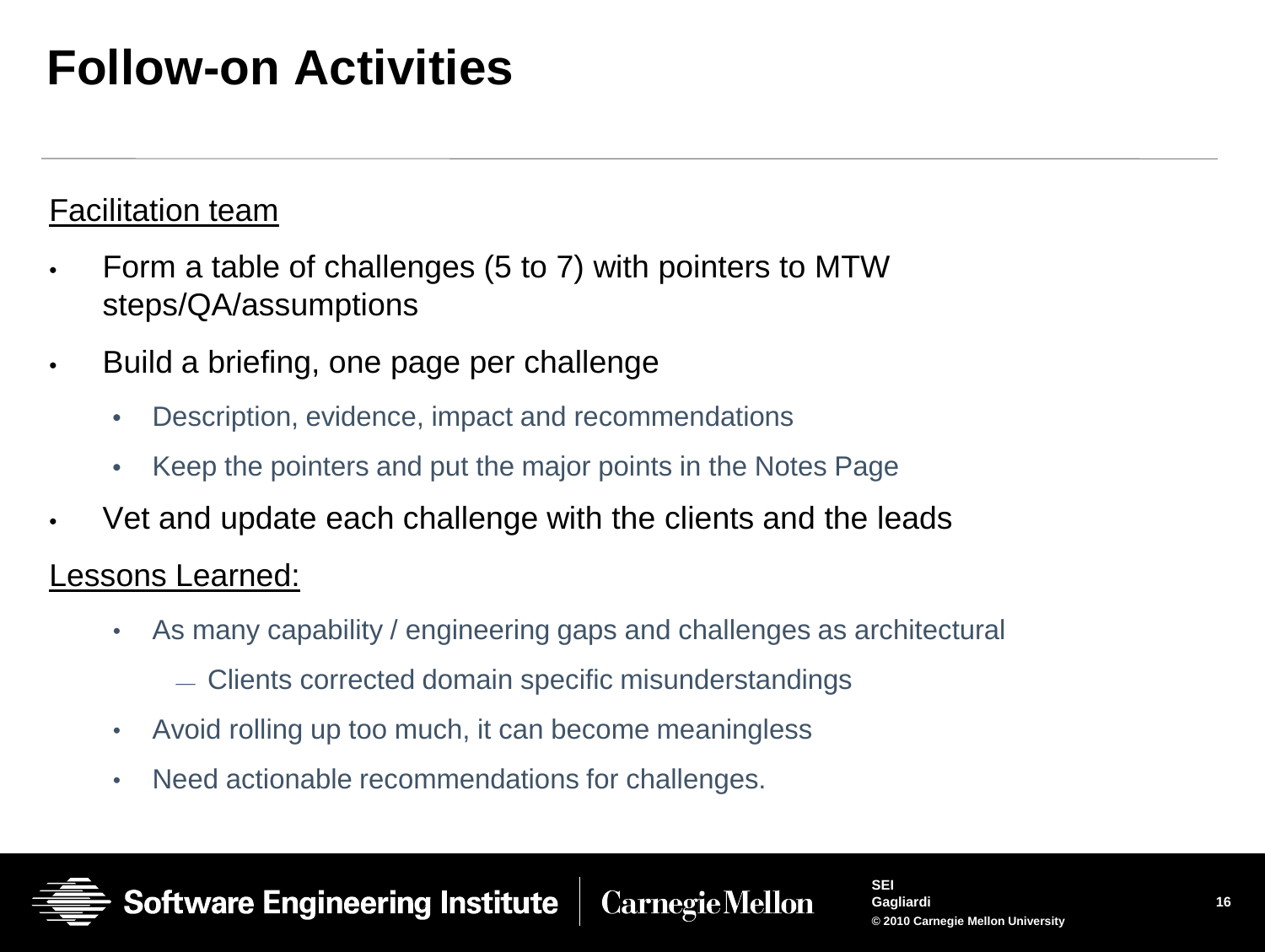# **SoS Quality Attributes**

#### Quality Attributes of interest depend on vignette/thread type

- Operational : performance, availability, security, interoperability
- Developmental: legacy reuse, extensibility, openness, integrability
- Sustainment : maintainability, training, deployability, upgradeability

#### New consideration examples

- Survivability: Machinery MT on how to contain compartmental flooding in a critical compartment resulted in discussion on using new pump technologies to avoid flooding.
- Availability: Machinery MT on failure of a generator has a massive impact on all ship operations and mission
- Availability: Degraded operation on a failure needs to be defined across echelons, and mitigation alternatives defined
- Reduced Manning/Automation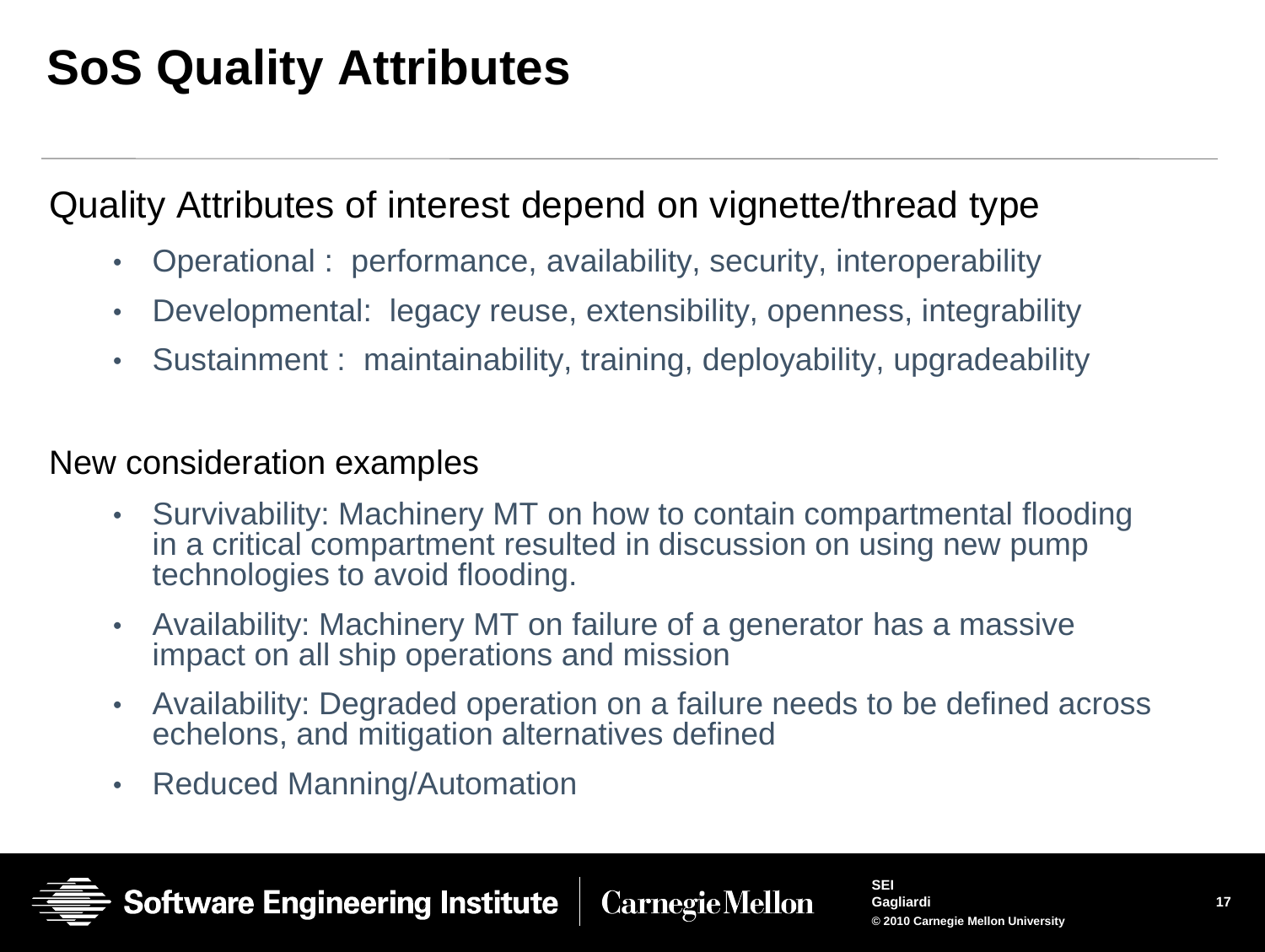## **Challenge Rollup Across SoS Clients**

| #              | <b>Name</b>             | # Clients |
|----------------|-------------------------|-----------|
| 1              | Usability/Automation    | 3         |
| $\overline{2}$ | <b>Capability Gaps</b>  | 4         |
| 3              | Resource Management     | 4         |
| 4              | Training                | 3         |
| 5              | <b>Legacy Migration</b> | 3         |
|                | Collaboration           |           |

Recommendations not rolled up for this presentation.

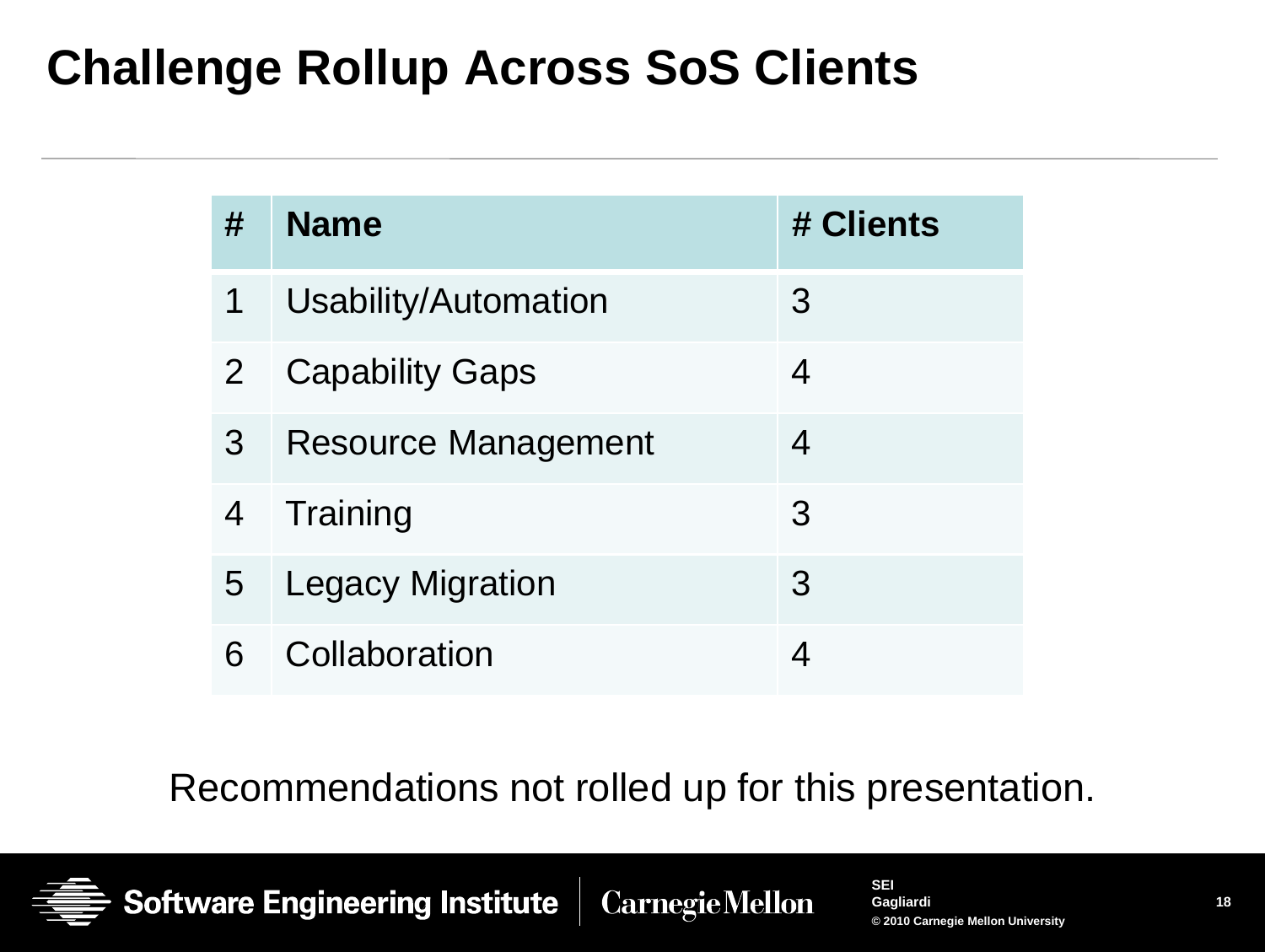# **Usability/Automation**

- Each system has its own "Look and Feel" and a common "look and Feel" must be developed using a common toolkit, graphics and icons.
- There is a lack of "grunt-work" automated support and tool integration for many critical processes used by the warfighters
- Human Factors
	- The cognitive burden on the warfighters must not overwhelm them
	- In order to support "reduced manning" we need more automation
		- Both operational and sustainment (field service engineers)
	- Alert management requires root cause analysis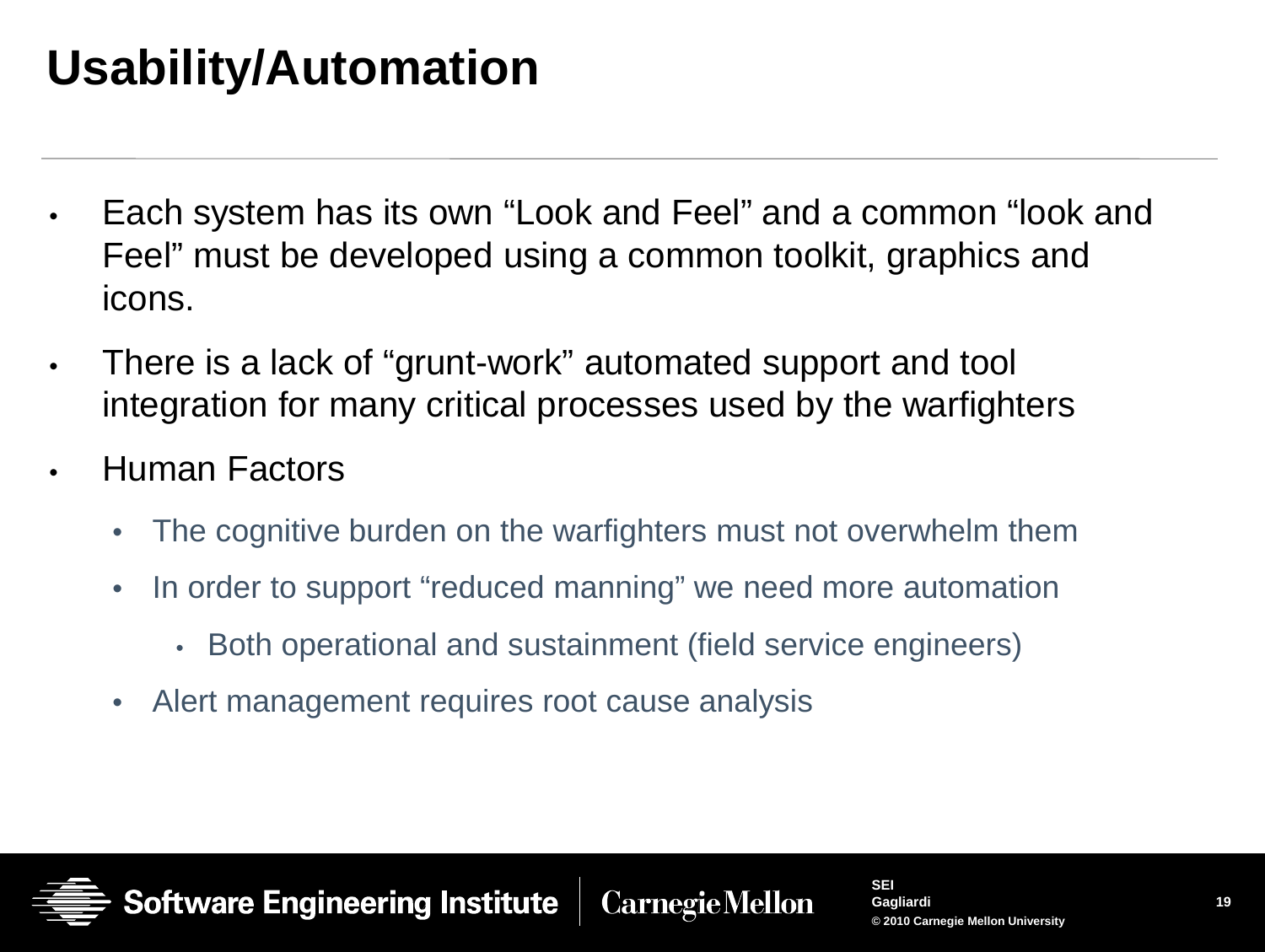# **Capability Gaps**

#### **Omissions**

- Aircraft as communication relay, as well as sensors
- Data collaboration to reduce classification time

#### Situational Awareness

• Engagements can last for hours, the warfighters need  $360^\circ$  Awareness

#### Multi-Mission Planning

• Distributed/collaborative planning - overlapping time periods

#### Demonstration Omissions

• Effectiveness called into question because of missing critical capabilities

End-to-End Modeling and Simulation was under-played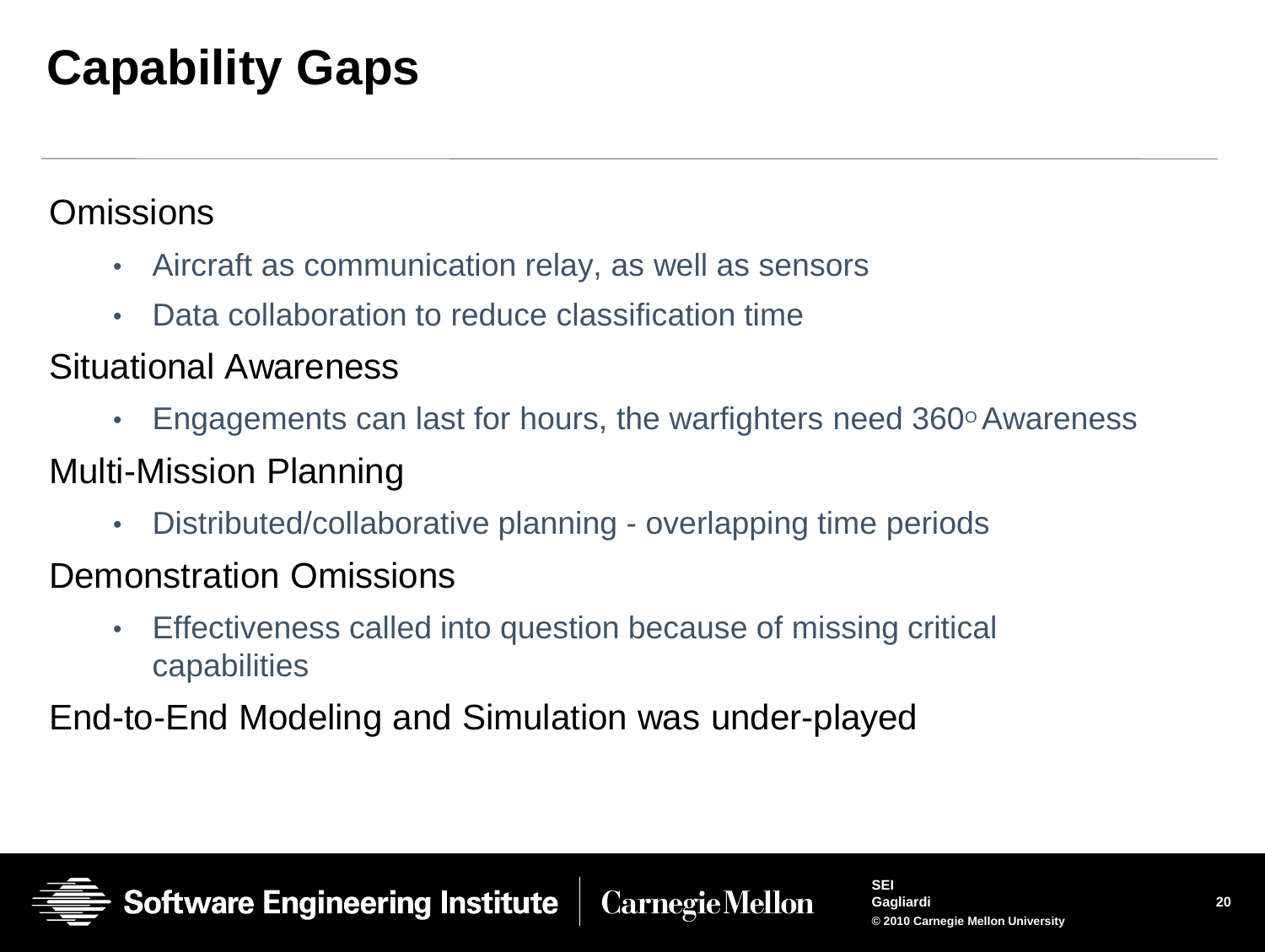## **Resource Management**

#### Individual systems had

- Low operational reliability
- Have to re-build Situational Awareness state after recovery from failure

Disconnected operations poorly defined and managed

Degraded modes of operation inconsistently defined within SoS

• Impact of loss of FCQ track

Distributed Resource Manager could not map from large scale failure to impact on current missions to suggested recovery strategies

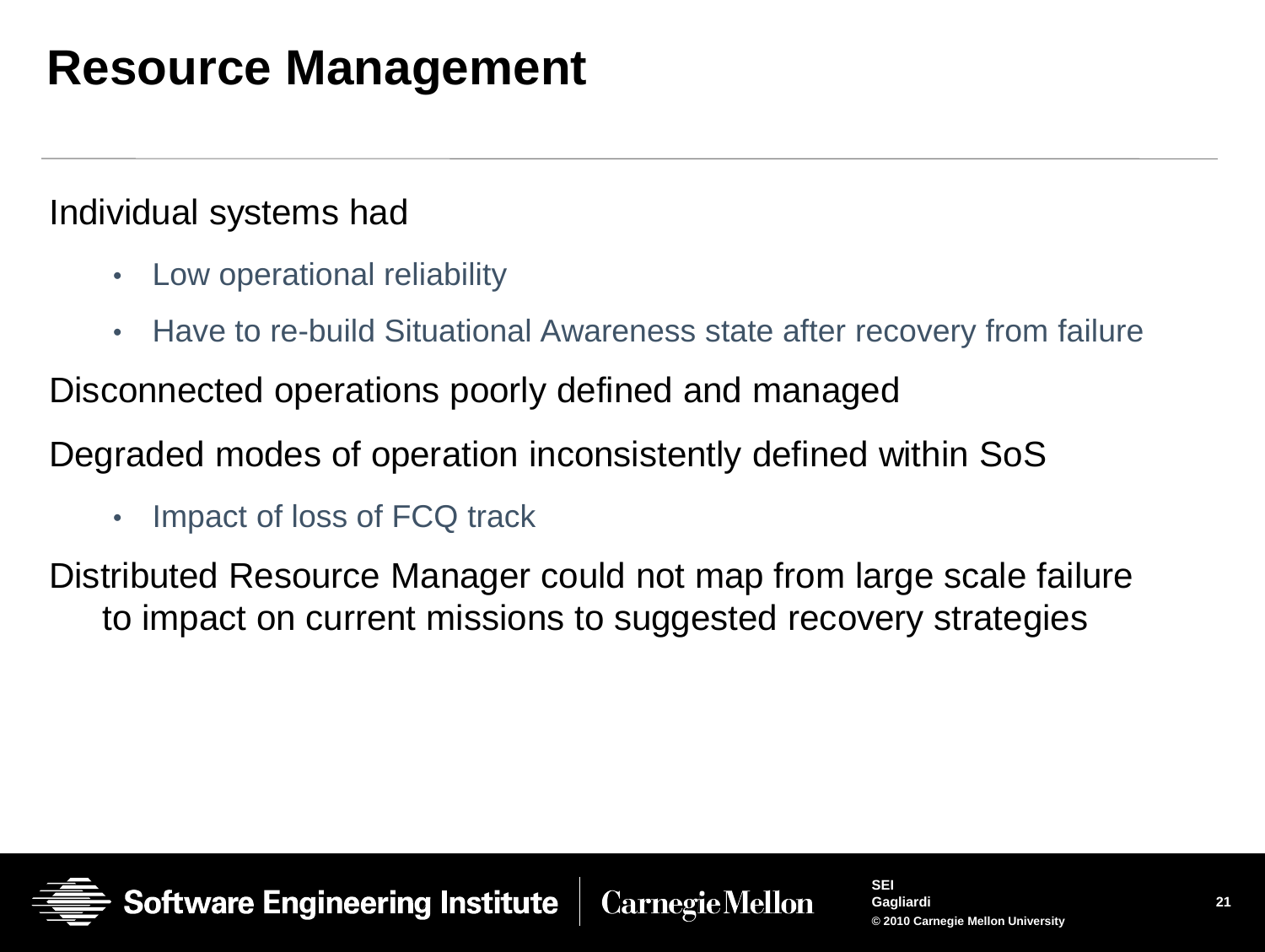# **Training**

Training system has capability gaps

- Operator proficiency degrades between assignments, but no retraining
- Need lightweight simulations on-board for embedded training and mission rehearsal
- New "Look and Feel" will cause extensive re-training
- Maintenance and training considerations are not sufficiently well defined for the support systems to be well architected

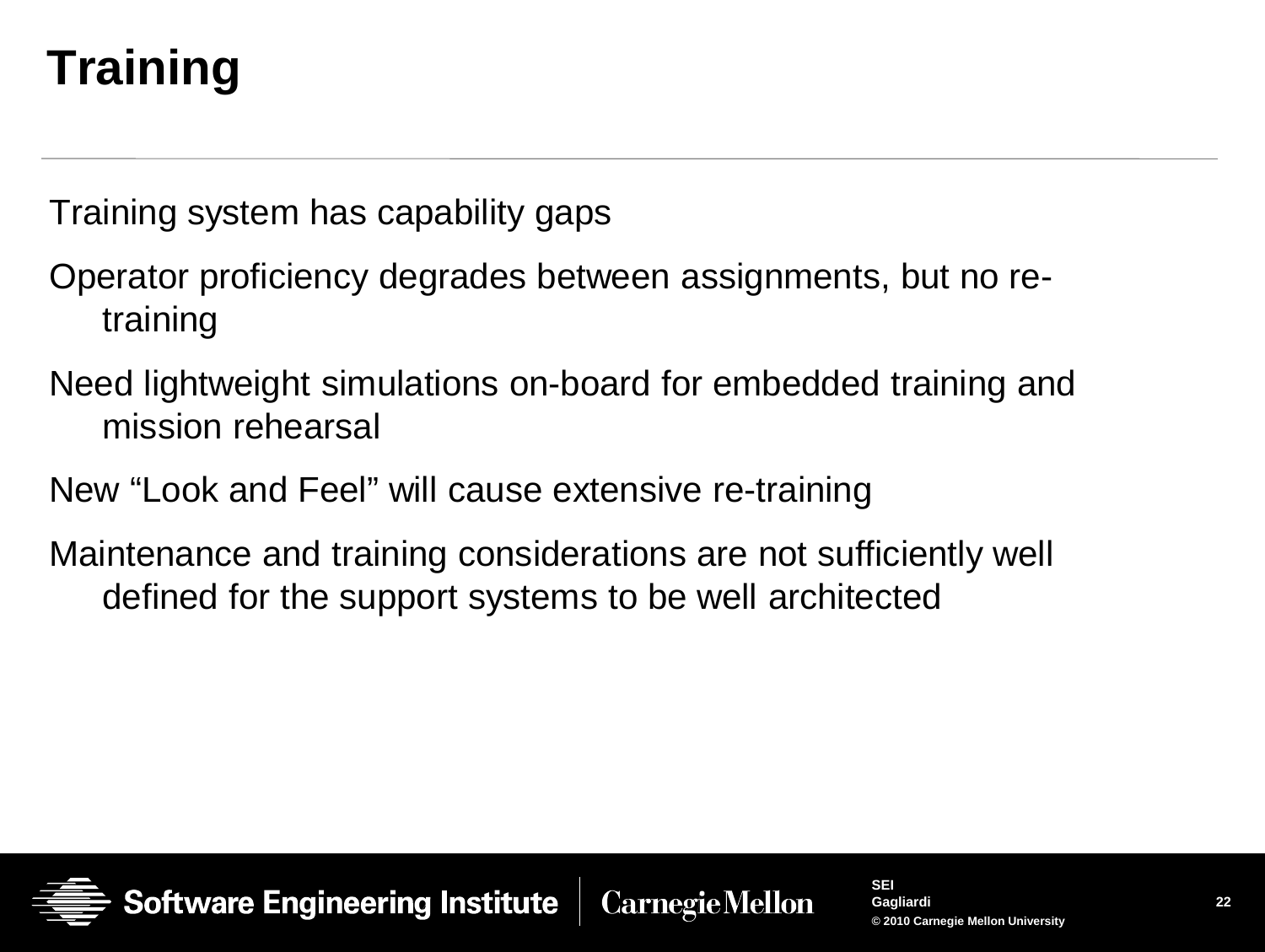# **Migration of Legacy Systems**

- Current stovepiped systems will have trouble migrating to a COE, and both FMS and weapons safety certification further complicates this effort.
- Each stovepipe has its own data architecture for: data-at-rest, data-intransit, and external interfaces. The Architecture Team will have to determine commonality (and differences) between the information being used, and formulate common data structures.
- Each stovepipe use different development environments and tools, have different CCBs, integration and test environments, development processes and different backward compatibility strategies.

**CarnegieMellon**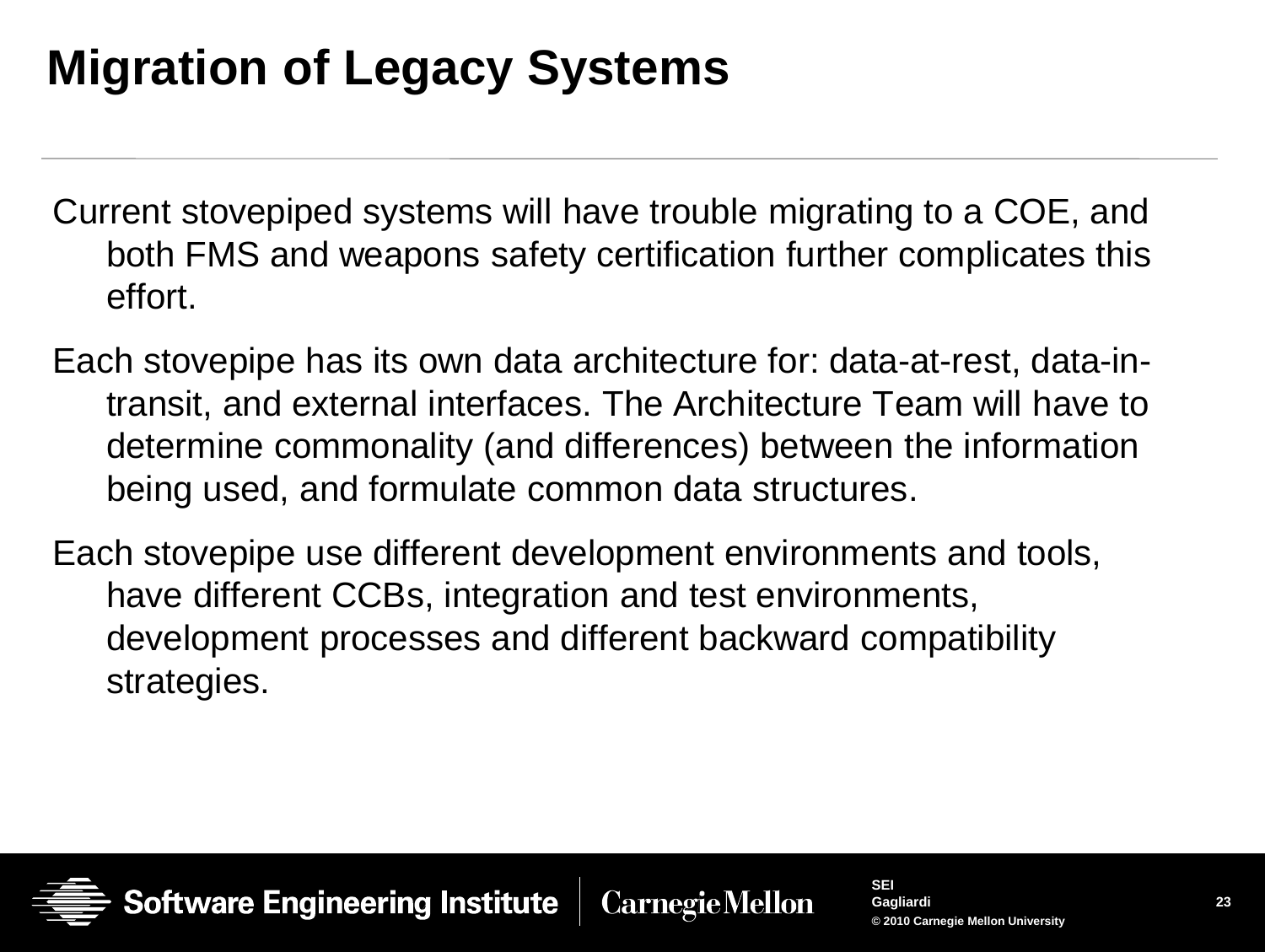## **Collaboration**

There is little automated support for geographically distributed, crossechelon efforts to classify tracked objects

Mapping the external interoperations semantically to the missions being planned or conducted is inadequate

Cutoff between manual and automated management of the fight involving many incoming missiles is not defined

The strategy to move currently stovepiped systems to a COE, and to deploy across to multiple echelon TOCs and platforms

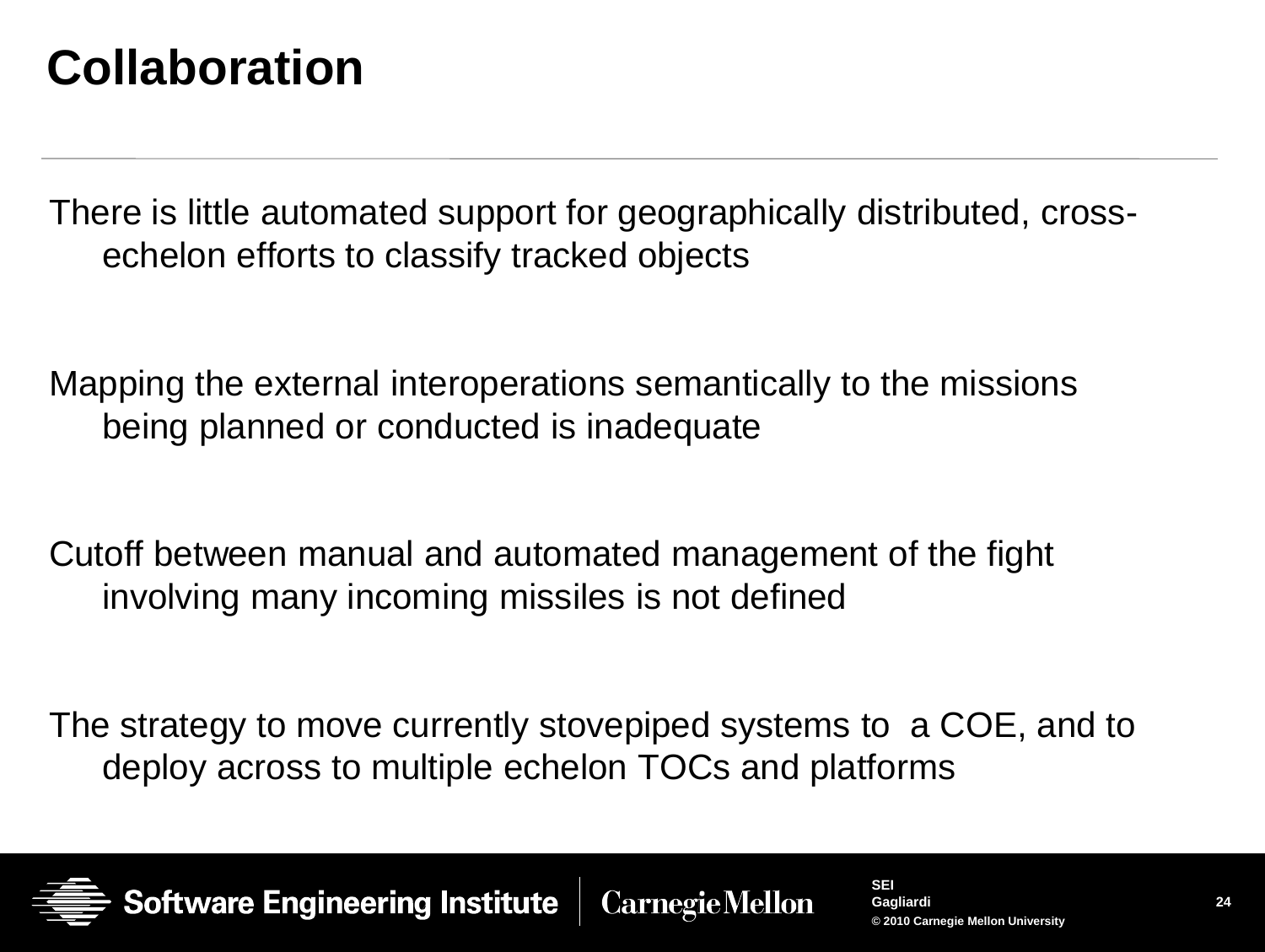# **Next Steps**

Acquisition Strategy

Developmental threads

Courses to support training needs



**Carnegie Mellon**